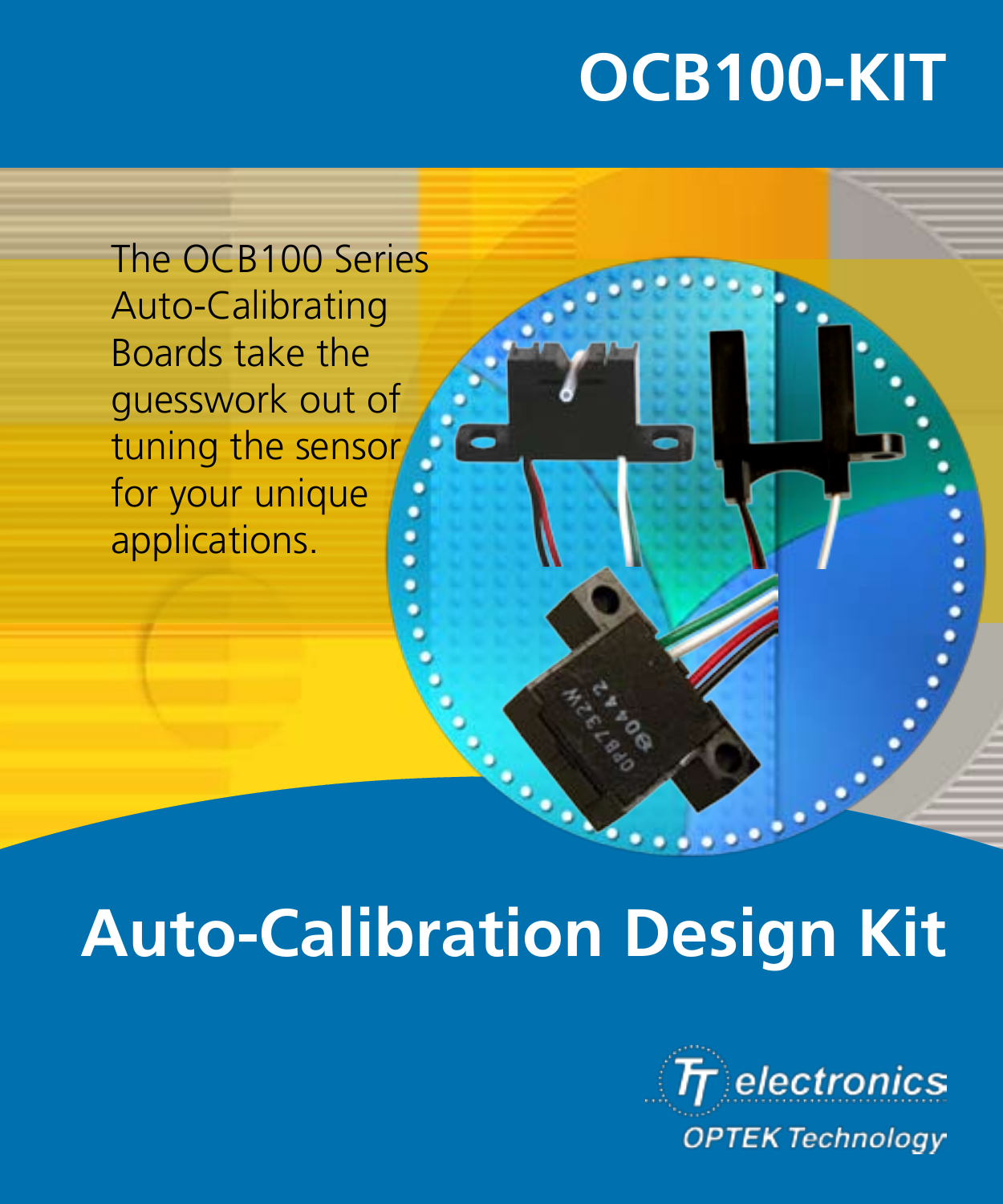| Content                                 | Page |  |  |
|-----------------------------------------|------|--|--|
| Kit Description                         | 3    |  |  |
| Included in your OCB100-KIT             | 4    |  |  |
| OCB100CZ                                |      |  |  |
| Theory of operation                     | 5    |  |  |
| Powering up the OCB100CZ                | 7    |  |  |
| Package Drawing                         | 9    |  |  |
| Calibration Circuit Drawing             | 8    |  |  |
| OPB732WZ                                |      |  |  |
| Theory of operation                     | 10   |  |  |
| Using the OPB732CZ with the OCB100CZ    | 11   |  |  |
| Package Drawing                         | 13   |  |  |
| <b>OPB885Z</b>                          |      |  |  |
| Theory of operation                     | 14   |  |  |
| Using the OPB885Z with the OCB100CZ     | 16   |  |  |
| Package Drawing                         | 18   |  |  |
| OPB350 Series & OCB350 Series           |      |  |  |
| Theory of operation                     | 19   |  |  |
| Using the OPB350C125Z with the OCB100CZ | 21   |  |  |
| Package Drawing                         | 22   |  |  |
|                                         |      |  |  |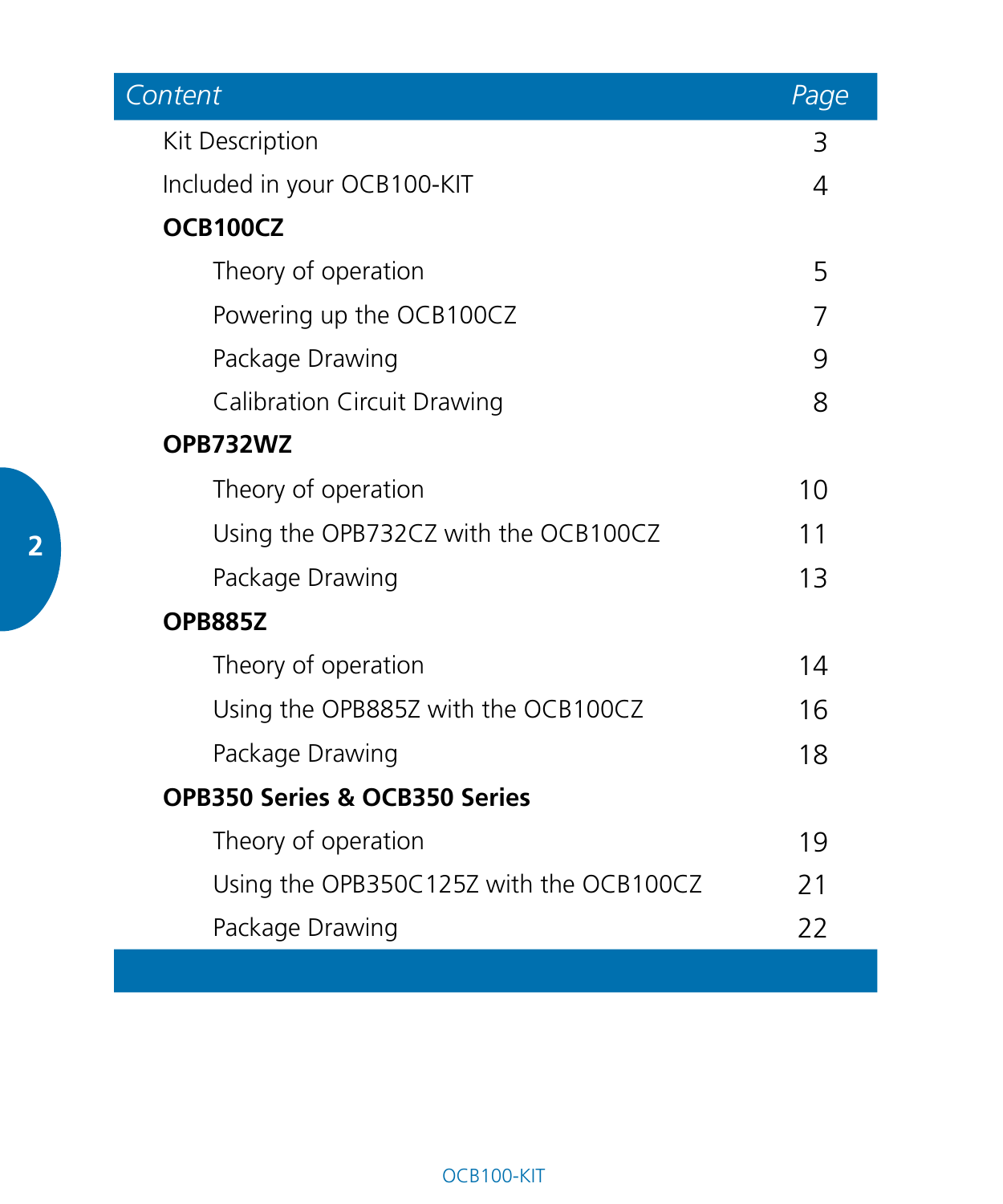# **KIT DESCRIPTION**

The OCB100-KIT design kit provides engineers an opportunity to become familiar with the capabilities of a variety of basic optoelectronic sensor types: transmissive, reflective, and fluid. The kit includes an automatic calibration circuit card that interfaces with each sensor to make evaluation of the sensor much easier. In addition, the calibration PCB can be interfaced to almost any optoelectronic sensor via the onboard Molex 70553-0038 four pin header. The circuit provides automatic calibration and therefore provides an easy way to utilize the full range of production devices that may be provided on any type of sensor. The circuit allows the engineer to compensate for manufacturing variations, temperature changes, and device aging present in optoelectronic systems.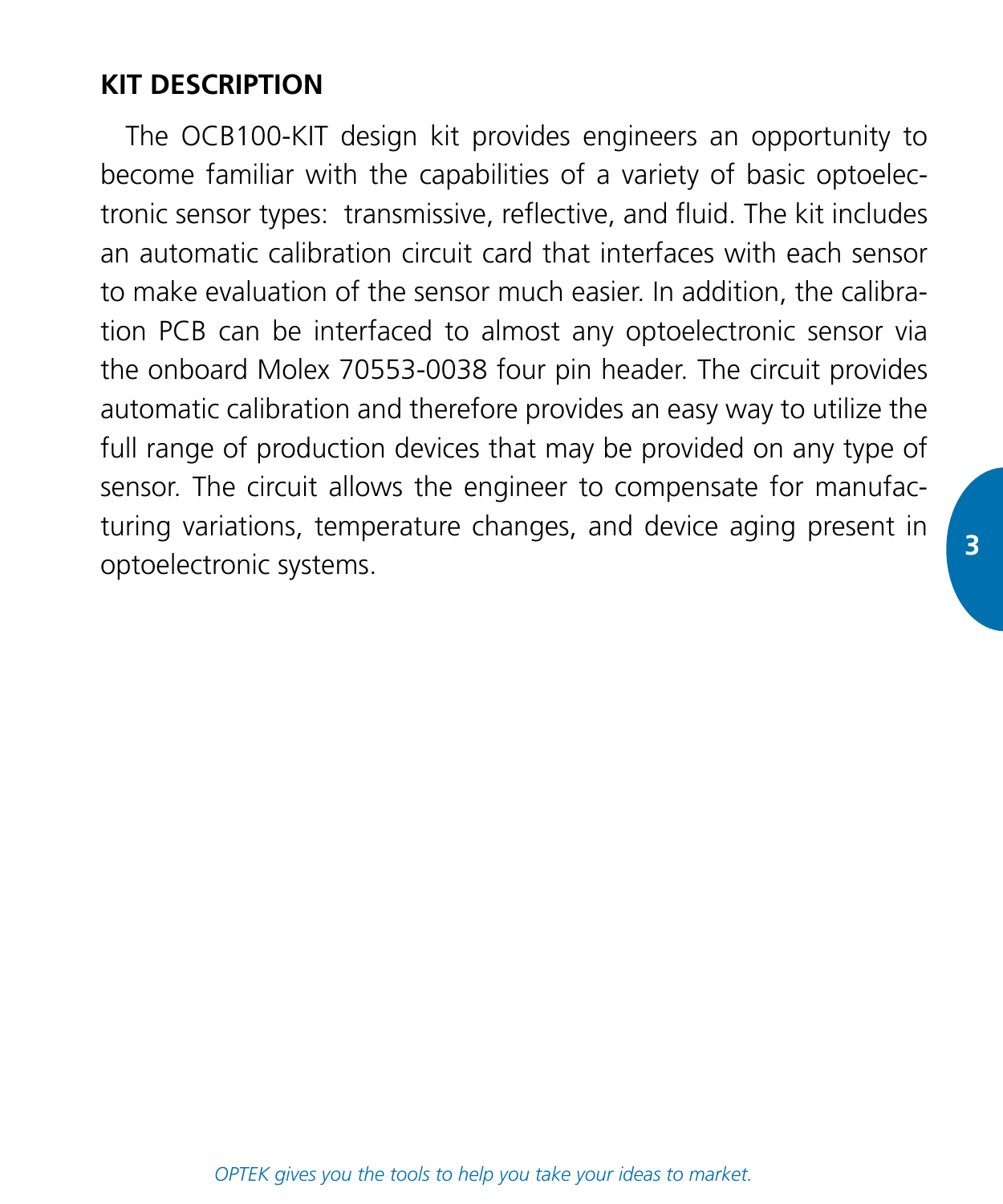# **INCLUDED IN YOUR OCB100-KIT DESIGN KIT**

- OCB100CZ PCBoard Calibration Circuit (includes OCB100 - MC24 mating cable)
- $OPB350C125Z$  Fluid Sensor for 0.125" [3.18mm] O.D. tubing
- OPB732CZ Medium distance reflective object sensor.
- OPB885CZ Slotted Switch 0.375" [9.53mm] slot width.
- Sample of 0.125" tubing
- Label / Liner sample



\* Denotes OPTEK part number of non-connectorized standard part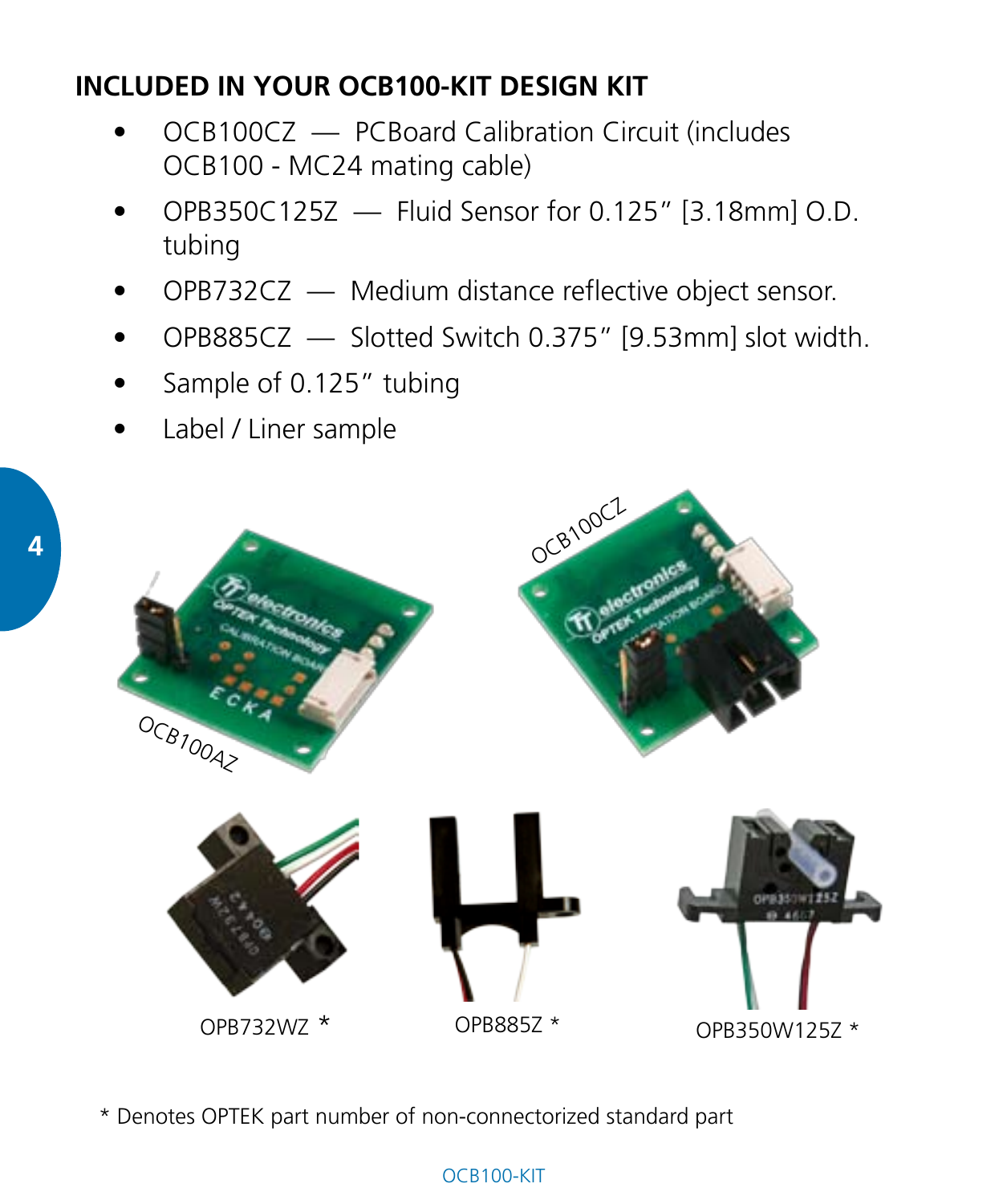# **THEORY OF OPERATION OCB100**

The OCB100 series is designed to minimize the change of optical devices due to manufacturing variance, temperature change, and device aging. This system can be used to calibrate either reflective or interruptive devices to provide a consistent output, thus eliminating the need to confirm either the LED drive resistance or the phototransistor load resistance. With the OCB100, the design engineer can reduce the sensor to sensor variation present in many systems. By providing a pre-calibrated sensor to the system design, the engineer can enhance the reliability and consistency. Degradation of the LED or phototransistor is compensated for each time the system is calibrated allowing the system to provide a known, consistent output level resulting in years of consistent quality. The OCB100 series is designed to maintain the calibrated setting even if power is lost, thus allowing faster startup without the need for calibration every time the device is initiated. The designer can initiate the calibration procedure at any time by momentarily grounding J1-Pin-4 (green wire). This allows the device to be remotely calibrated, and then mounted in the equipment.

The PCBoard has a set of shorting pins allowing the user to change the phototransistor load resistor. By arranging the shorting bar to the appropriate location (see table on pg. 9) you can change the load resistance from approximately 2.5K to 27K ohms. Increasing the load resistor increases the device sensitivity.

When the "Calibrate" pin (#4) is momentarily grounded, the system begins its calibration process and raises the current through the LED, from 0 mA to 14 mA, until the phototransistor reaches the preset calibration point. A green calibration light will blink 3 times when the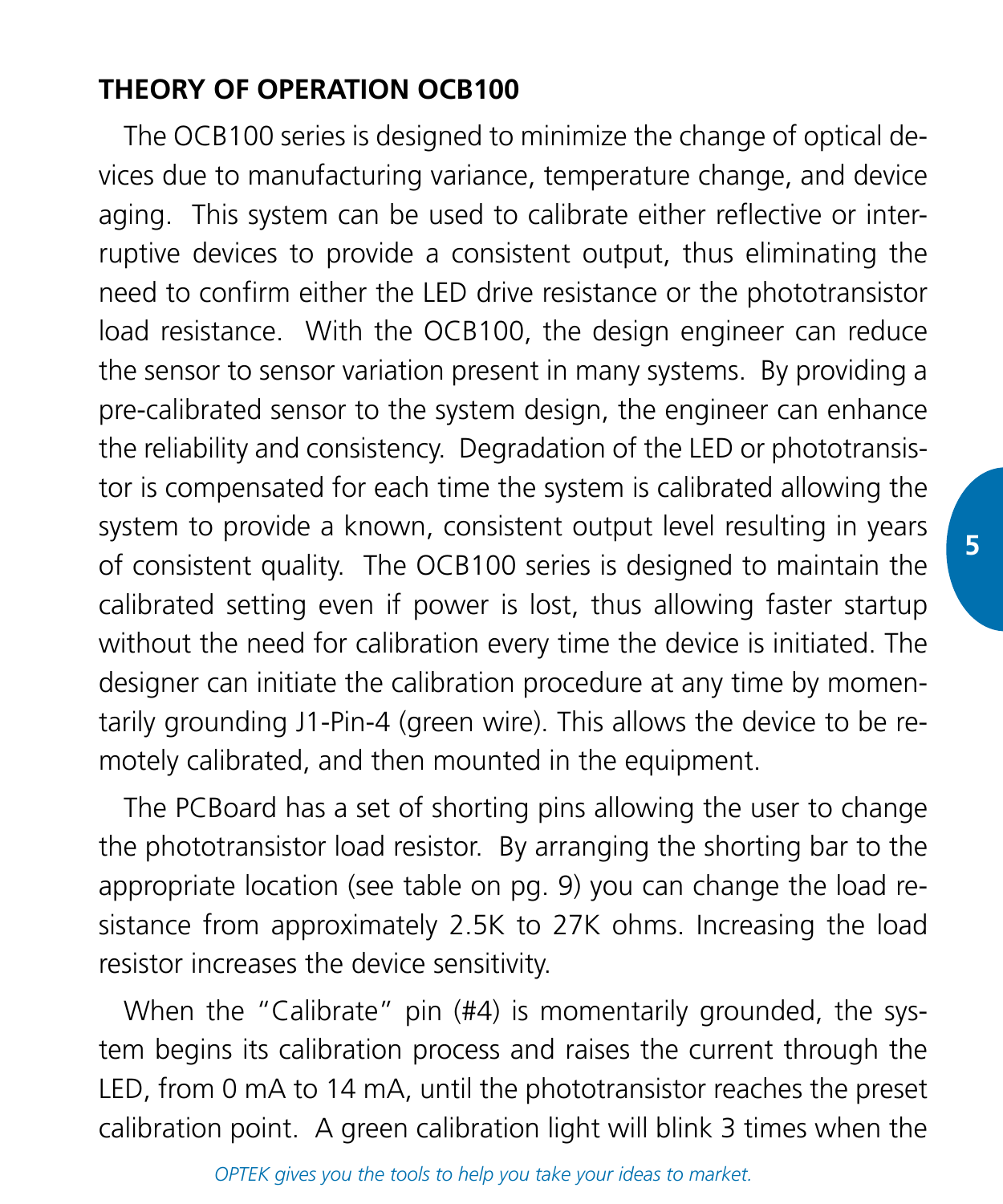preset phototransistor output level is reached.

 At this time, the LED drive current is locked and maintained until the calibration pin is grounded. If for some reason the LED drive current reaches the maximum allowable value, a RED warning light will turn on. During the calibration process, remote monitoring of J1-Pin 5 allows the designer to ensure the system is calibrated (this output should be at the preset calibrated output level of 1/2 Vcc when the calibration procedure is completed). Adjusting the phototransistor load resistor may allow the system to calibrate properly.

After the calibration process is complete, the device is ready for acknowledgement of a change in the signal. The design engineer can monitor either the Analog Output (J1-Pin 5) or Logical Output (J1-Pin 2 or J1-Pin 3).

Connection of the analog ouput to additional circuitry allows the design engineer to set any reference point to recognize an optical change for the device being monitored. The Analog Output can be used with reflective devices to monitor small changes in the distance from the device.

The Logical Output will change state once the preset optical light condition is reached. Logic Out A" (mating connector orange wire) switches when the optical output signal decreases below approximately 1/3 of Vcc while "Logic Out B" (mating connector blue wire) switches when the optical output signal increases above approximately 2/3 of Vcc.

As with all optical devices with logic outputs, the switching condition is consistent with the phototransistor receiving a preset light level.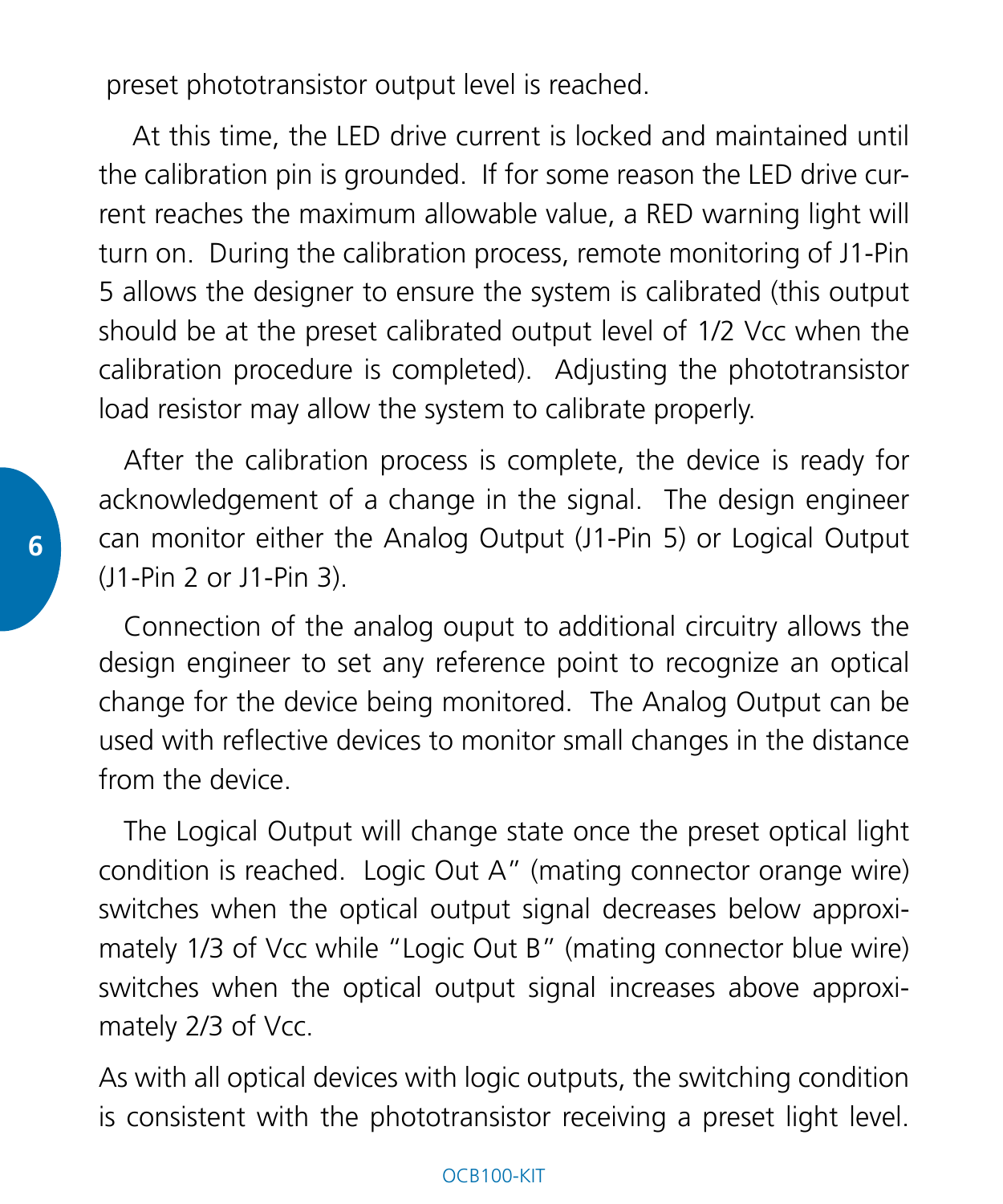This switching position and light level may vary dependent on several possible factors such as:

- Ambient light variation (reduced or eliminated with periodic recalibration)
- LED and phototransistor pair degradation (eliminated with periodic recalibration)
- Contamination in front of either the LED or phototransistor (reduced or eliminated with periodic cleaning)
- System power variation (reduced or eliminated with periodic recalibration)
- Temperature changes (reduced or eliminated with periodic recalibration)

The OCB100 PCBoard can be wired directly to any optical device with an LED and Phototransistor such as:

- Interruptive devices / slotted switches / interruptive encoders
- Reflective devices / reflective switches / reflective encoders
- Specialty devices / fluid sensors

## **POWERING UP THE OCB100CZ**

The OCB100CZ should be powered by a  $5.0V \pm 0.5V$ , 50mA minimum regulated power supply.

You can also use three 1.5V AA batteries connected in series in a battery holder such as P/N SBH331AS available from batteryholders. com. Connect +5 volts to pin #1 of connector J1 (red wire of the supplied mating connector) and ground to pin #6 of J1 (black wire of the mating connector).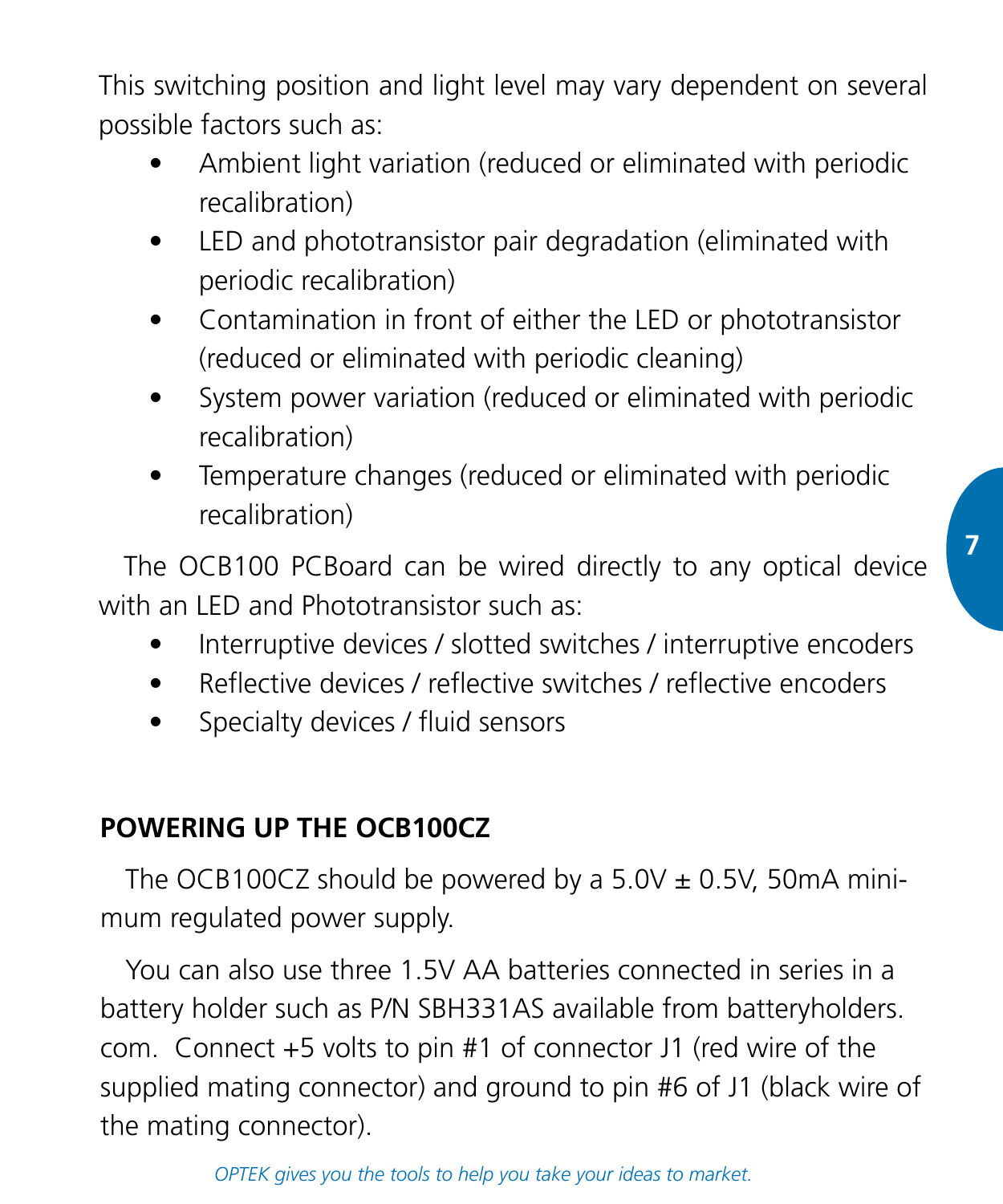

OCB100 Circuit Schematic OCB100 Circuit Schematic

**8**

#### OCB100-KIT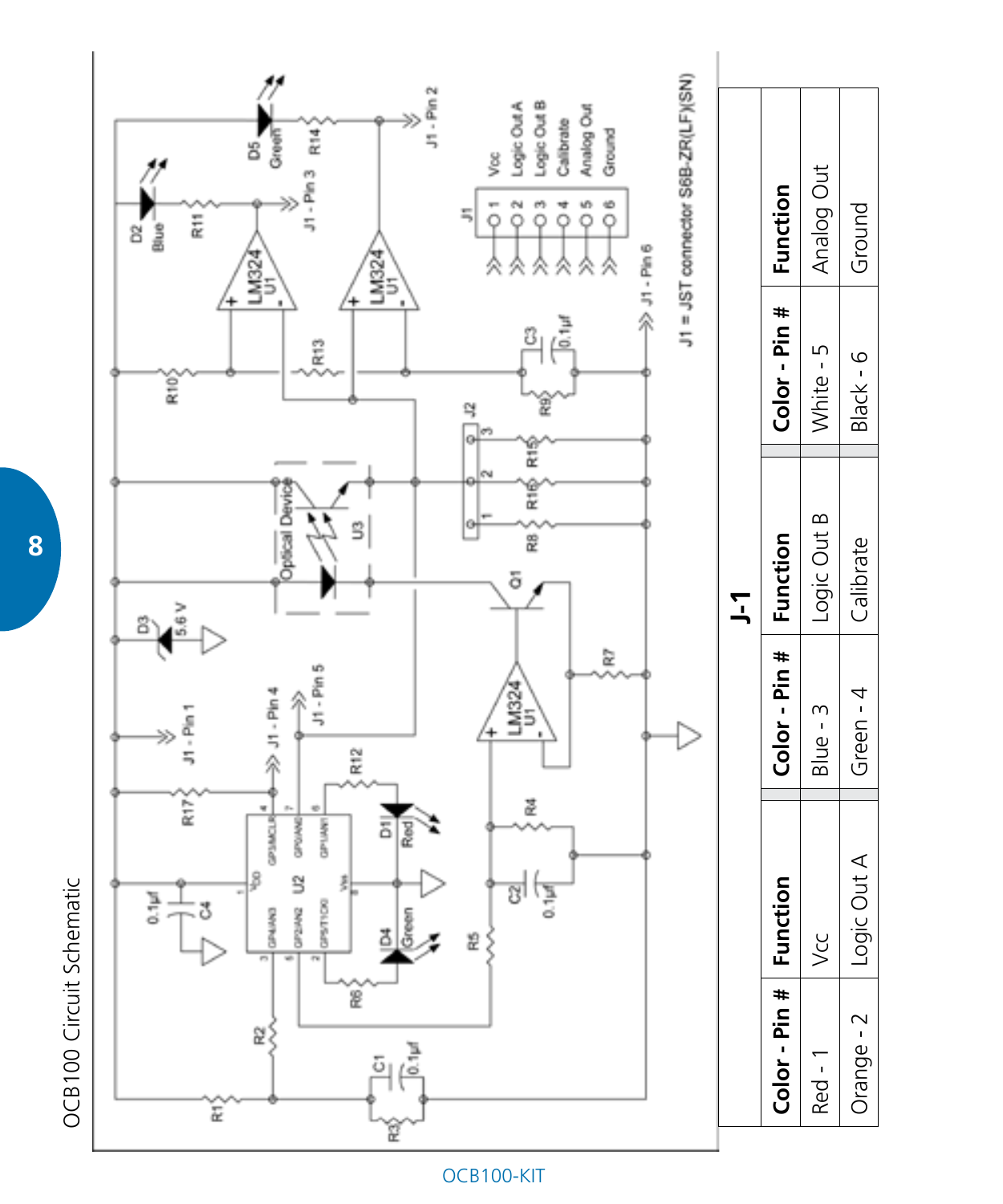

*OPTEK gives you the tools to help you take your ideas to market.*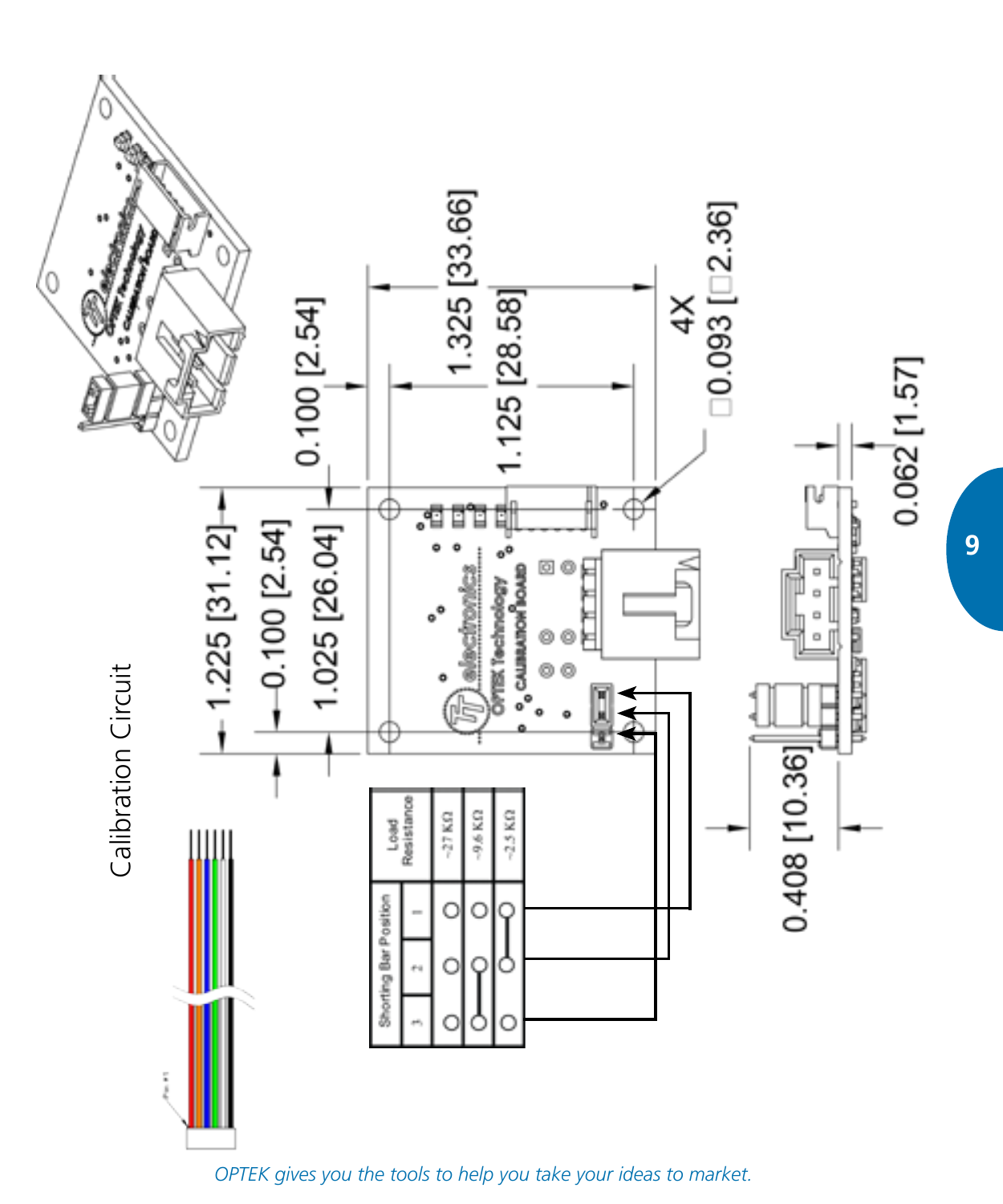#### **THEORY OF OPERATION OPB732 / OPB732WZ**

The OPB732 (PCB mount, no mounting tabs) and OPB732WZ (mounting tabs and wires) are non-focused analog output reflective sensors designed to operate from .05" [1.27mm] to 2"[50.8mm] or greater with an output signal significantly above the typical background signal in a dark environment. These sensors are tested against a white 90% reflectance white card at a distance of 1.0" to guarantee a minimum  $lc_{\text{cont}}$  collector current of 0.25mA @ VCE = 0.4V and IF = 30mA. Other surfaces will give different signal levels.

Infrared light with a center wavelength of about 850nm is emitted from an LED with a total half power angle (ØHP, Beam Angle) around 18°. When the light strikes an object, it is reflected back toward the phototransistor. The amount of current  $lc<sub>conv</sub>$  generated from the phototransistor is dependent upon the amount of light striking it. The following graph shows the effect of target distance on the output current of the OPB732.

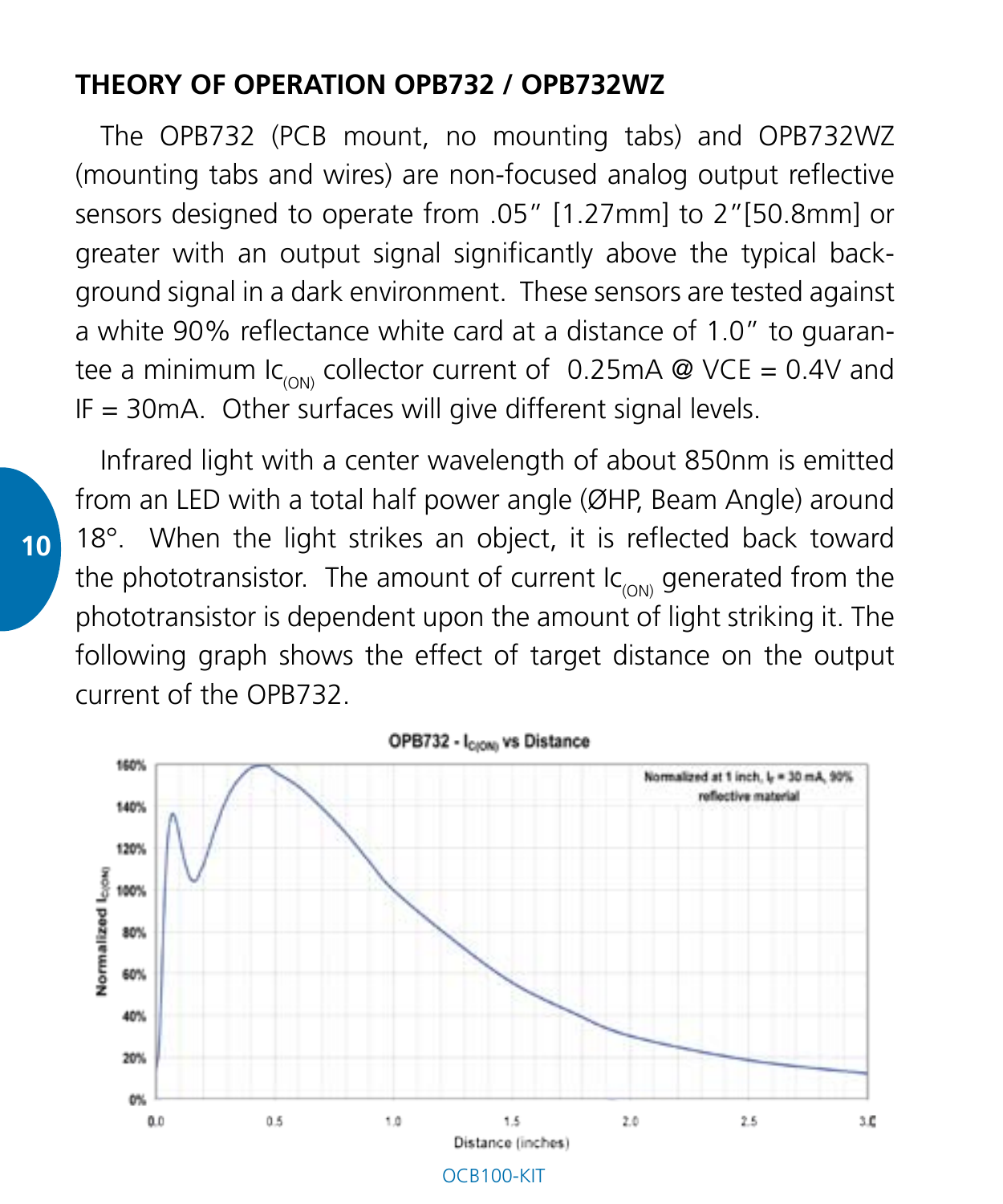## **USING THE OPB732CZ WITH THE OCB100CZ**

Connect the OCB100CZ to a power source as described on page 7 "Powering up the OCB100CZ".

Plug the OPB732CZ connector into the 4 pin Molex mating connector on the OCB100CZ , and then apply power to the circuit. Adjust the phototransistor emitter load resistor to equal approximately 10Kohms  $(RL \approx 10K)$  by placing the shorting bar on the board betweens pins 2 & 3 (see table on pg. 9) of the header. Point the OPB732CZ at a sheet of white paper and position its front surface about  $\frac{1}{2}$  " from the paper. While holding the sensor in this position, momentarily ground the pin 4 of connector J1 by touching the green wire of the mating connector to the black wire (ground) of the mating connector.

After approximately 2-3 seconds you should see an onboard green LED flash three times to indicate that the sensor has been calibrated at the distance it is held from the paper. If the unit calibrated correctly, and you have not allowed the sensor to move from the position it was calibrated at, there will be no LEDs lit on the calibration PCB. This means that the LED drive has ramped up to a current level sufficient to generate an output voltage level ( $V_{\text{out}}$ )  $\cong$  to  $\frac{1}{2}$  Vcc.

Now slowly move the sensor away from the sheet of paper until a green LED lights on the PCB. This light indicates that  $V_{\text{out}}$  has dropped to 1/3 Vcc or less. As you move the sensor closer to the paper, this green LED will go out and then come back on at a distance very close to the surface of the paper. At some distance between the two distances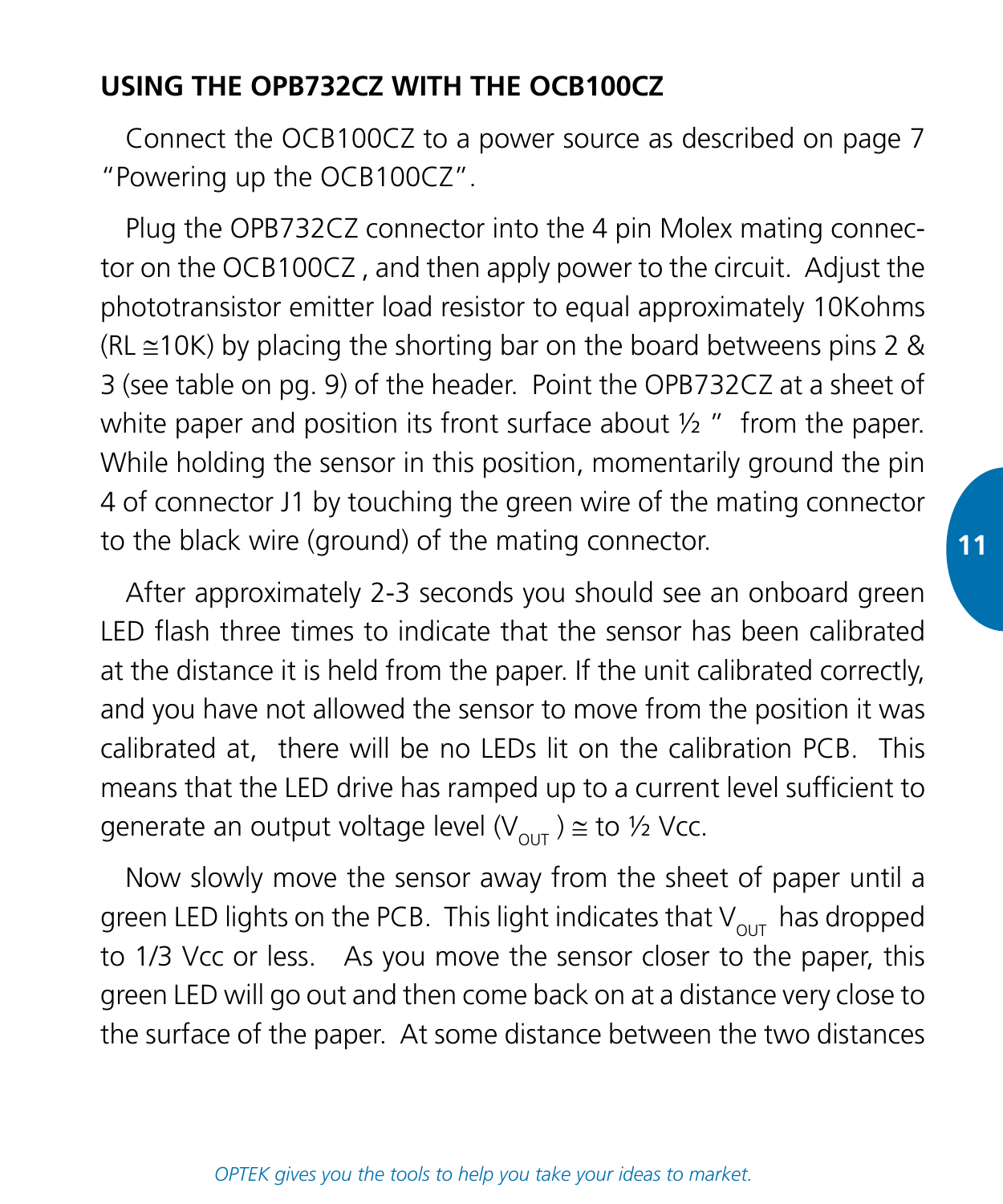where the green light comes on, a blue LED may come on for some range of distance. The blue light indicates that  $V_{\text{out}}$  has risen to a level of 2/3 Vcc or greater. You can experiment with calibrating the sensor at various distances to see how this changes the distances at which the green and blue LEDs come on. Monitor the  $V<sub>out</sub>$  voltage directly by connecting a volt meter or an oscilloscope between the white and black wires of the mating connector. If you move the sensor too far or too close to the paper, the circuit will be unable to calibrate because the  $V_{\text{out}}$  cannot reach  $\frac{1}{2}$  Vcc even when the LED has ramped to it's maximum value allowed by the calibration circuit ( $\approx$  14mA). When this happens, a red LED indicator will flash multiple times and then remain lit to notify the user that the circuit could not calibrate. In practice, the OPB732 family LEDs can be driven at DC current levels up to 50mA (maximum rating at room temperature).

See the device data sheet at www.optekinc.com for more details.

Applicable part numbers: OPB732, OPB732CZ, OPB732WZ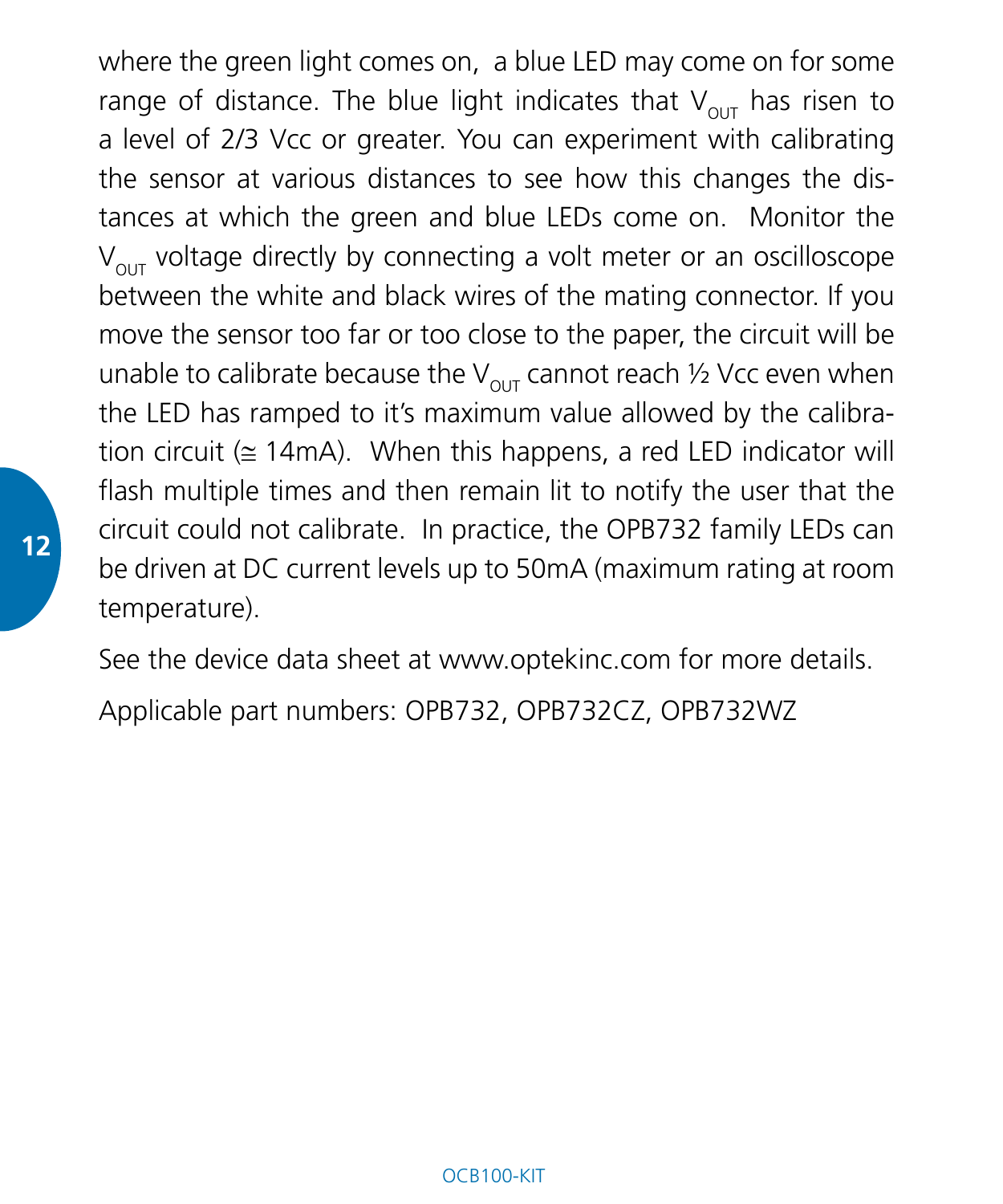

| $\vert$ Color-Pin $\sharp \vert$ Function |         | Color-Pin # | $\vert$ Function       |
|-------------------------------------------|---------|-------------|------------------------|
| Red - 1                                   | Anode   | White - 3   | <sup>I</sup> Collector |
| Black - 2                                 | Cathode | Green - 4   | Emitter                |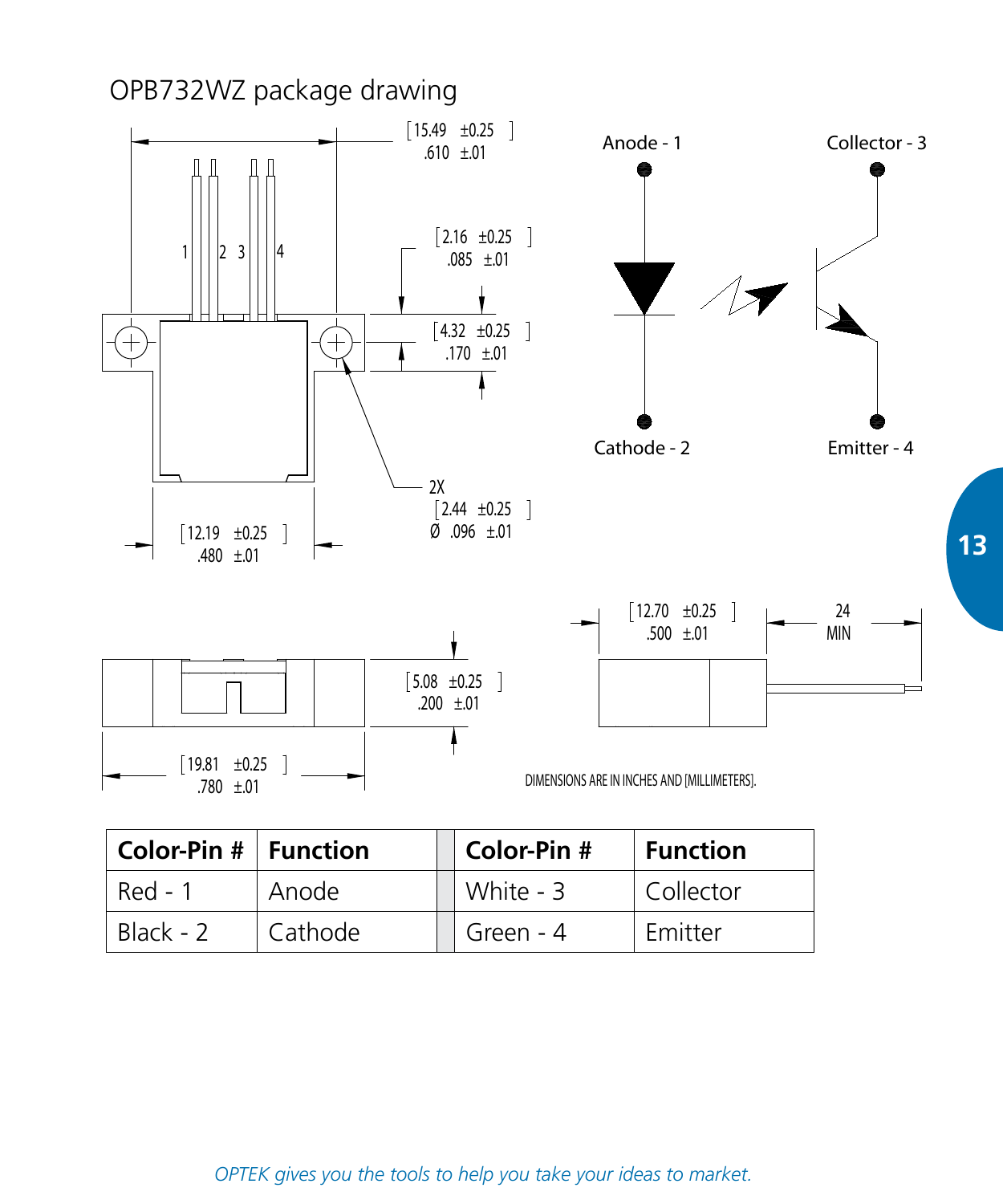## **THEORY OF OPERATION OPB885Z / OPB885CZ**

The OPB885Z is a wide gap slotted (transmissive) switch with a single mounting tab on the phototransistor side of the assembly. Current forced through the LED provides a light signal with a center wavelength of 890nm directed across the open gap of the switch toward the phototransistor sensor. The  $lc_{(ON)}$  collector current of the phototransistor is dependent on the amount of light striking it. When a non-transparent target passes through the gap, the amount of collector current is lowered significantly. The three graphs on the following page show the effect of an opaque target passing next to the LED tower, next to the phototransistor tower, and in the center of the slot. Analysis of these graphs shows a narrower signal area next to both towers. This effect is due to the beam angle and acceptance angle of the LED and phototransistor of about 40° and the presence of a .05"[1.27mm] wide aperture in front of each component.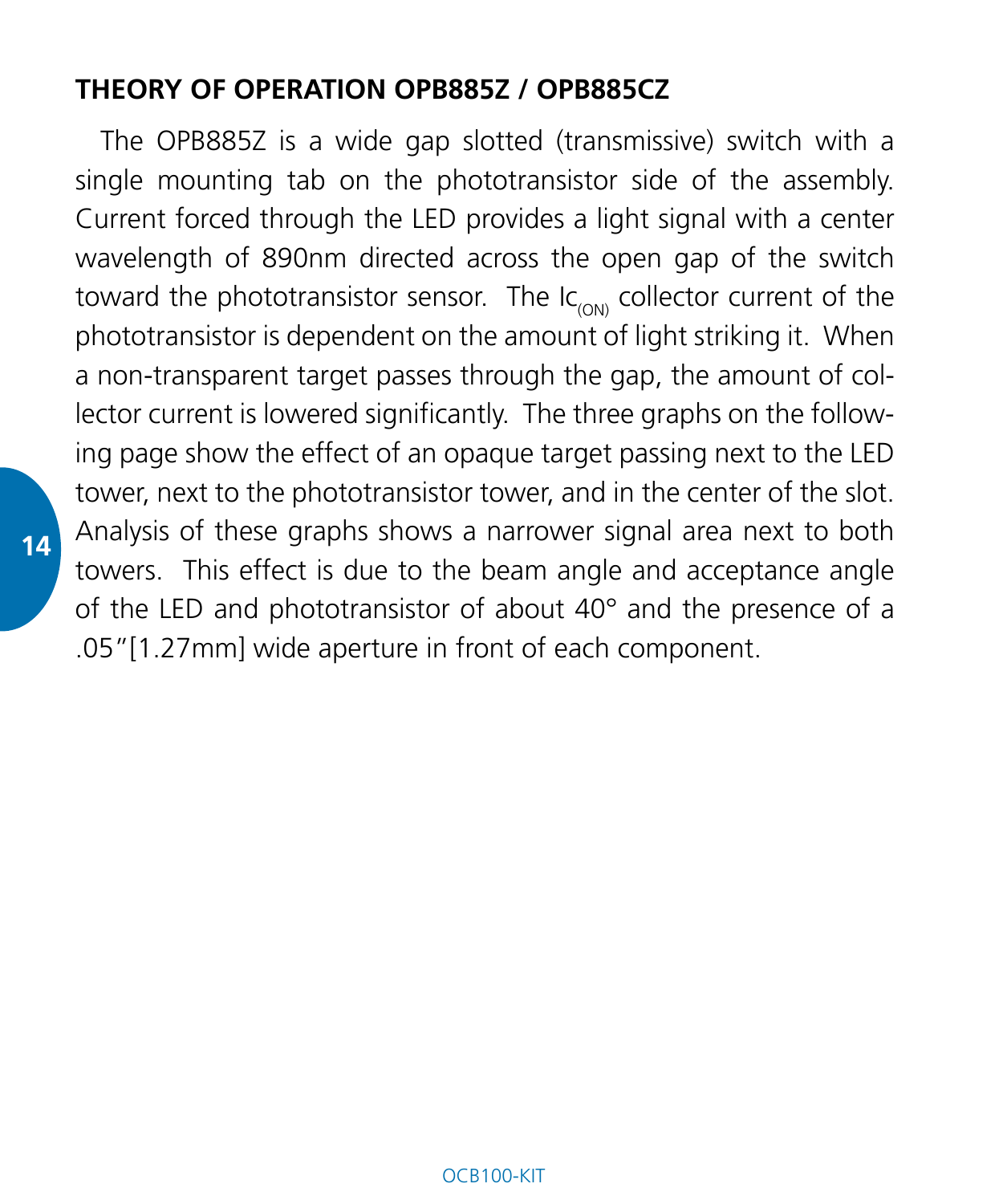# OPB885 Switching Graphcs





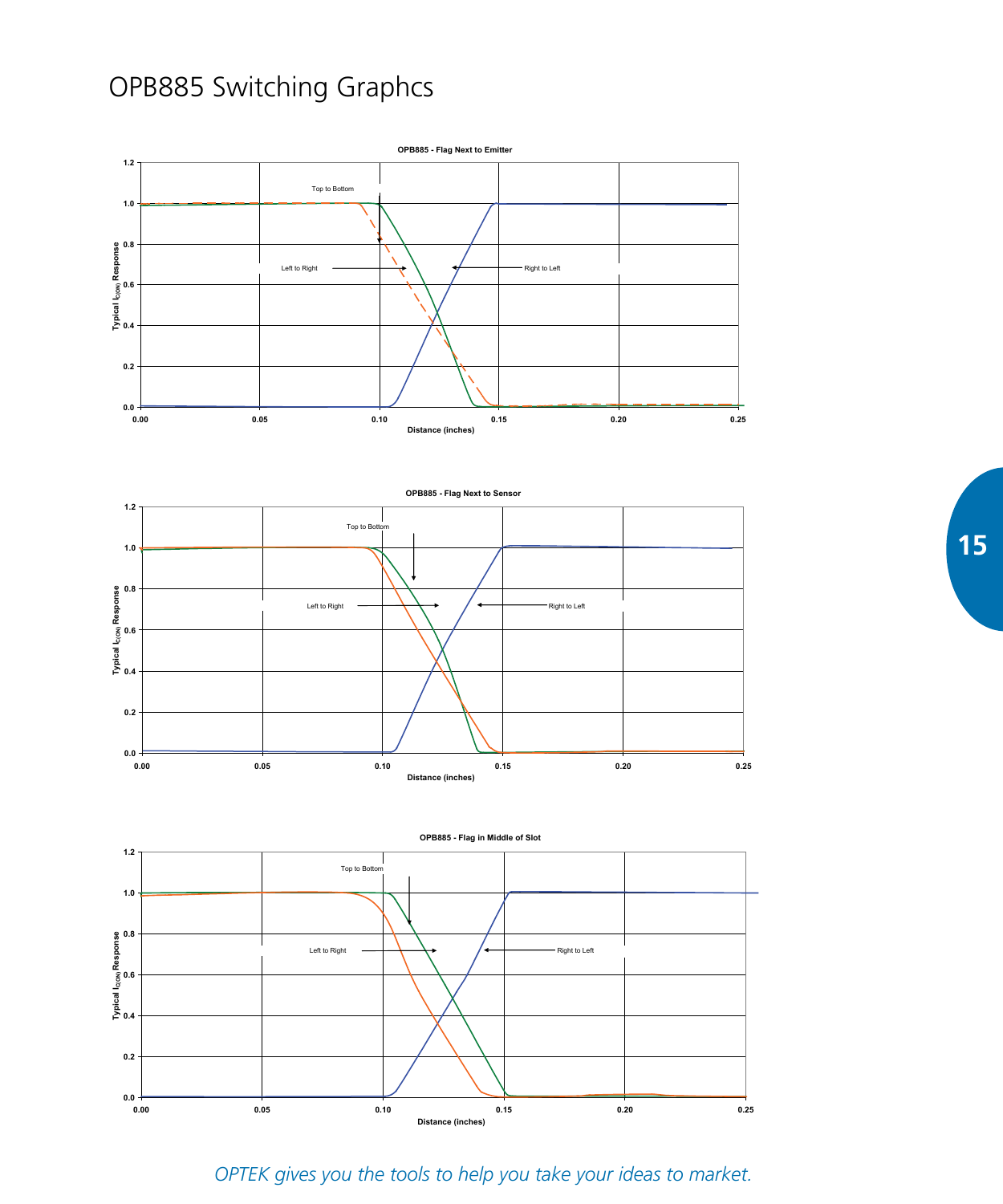#### **USING THE OPB885CZ WITH THE OCB100CZ**

Connect the OCB100CZ to a power source as described on page 7 "Powering up the OCB100CZ".

Plug the OPB885CZ connector into the 4 pin Molex mating connector on the OCB100CZ , and then apply power to the circuit. Adjust the phototransistor emitter load resistor to equal approximately 2.5Kohm (RL  $\approx$  2.5K) by placing the shorting bar on the board betweens pins 1 & 2 (see table on pg. 9) of the header. Insure that no object is blocking the gap of the OPB885CZ, and then calibrate the sensor momentarily grounding pin 4 of connector J1 by touching the green wire of the mating connector to the black wire (ground) of the mating connector.

After approximately 2-3 seconds you should see an onboard green LED flash three times to indicate that the sensor has been calibrated. There should now be no LEDs lit on the calibration PCB. If instead the red LED is lit on your calibration board, change the load resistor to a larger value and repeat the calibration process. If your board is calibrated, this indicates that the LED drive has ramped up to a current level sufficient to generate an output voltage level  $(V_{\text{out}}) \cong$  to  $\frac{1}{2}$  Vcc. If Vcc = 5V and RL = 1K, then the sensor  $V_{\text{out}}$  will be approximately 2.5 volts. Therefore the present  $lc<sub>conv</sub>$  current of the OPB885CZ is 2.5V / 1K = 2.5mA. The OPB885Z data sheet available at www.optekinc.com shows that the device has a specified minimum  $lc<sub>conv</sub>$  guarantee of 1.3mA minimum @ IF=20mA, Vce = 5V. Since the calibration circuit is designed to ramp the LED drive up to a maximum of  $IF = 14mA$ , it may become apparent to you that this specification does not guarantee every OPB885CZ can reach an Ic<sub>(ON)</sub> of 1.0mA @ IF=14mA, and therefore it may be necessary to change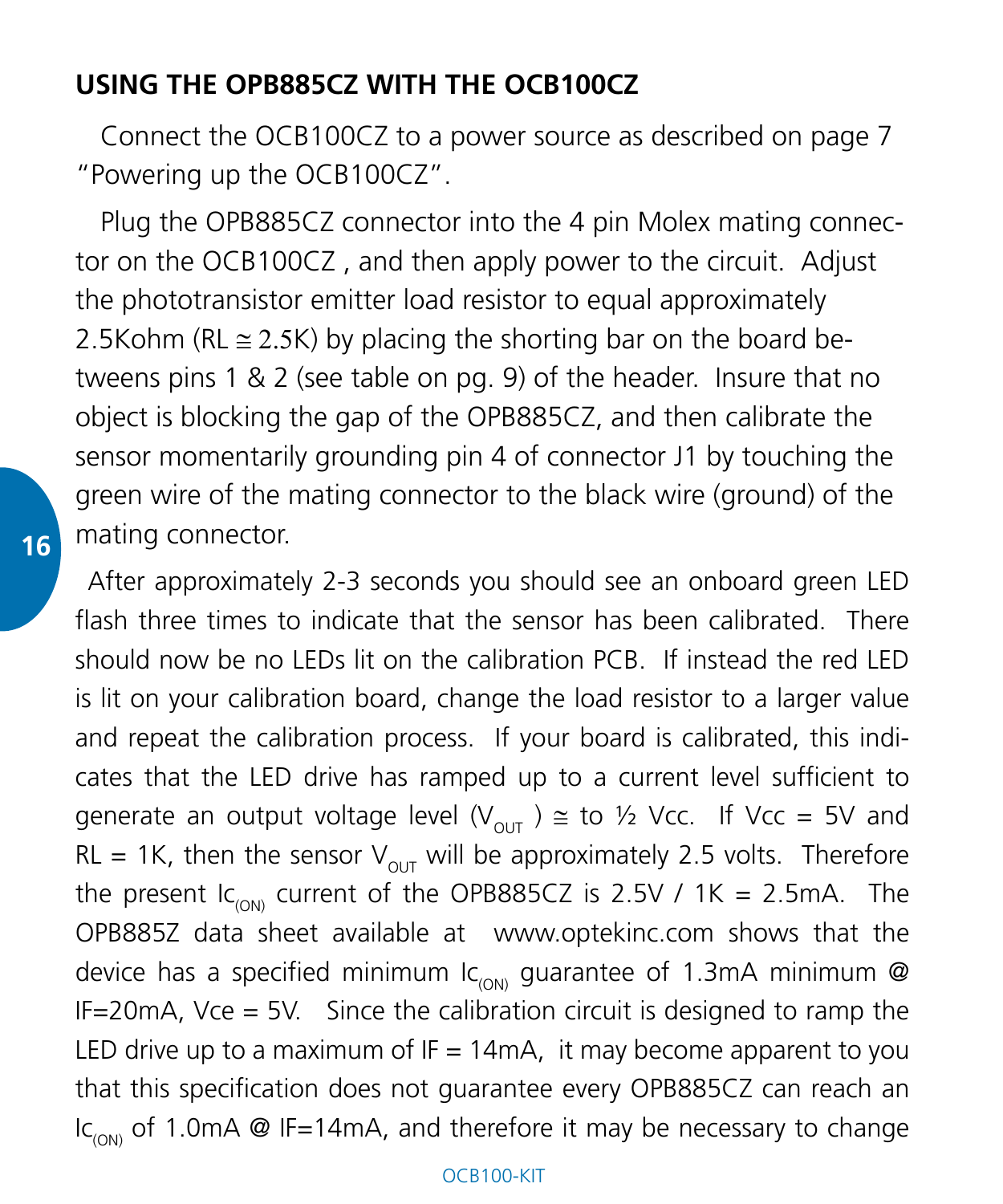to a higher load resistor value in those cases. Place the shorting bar between pins 2 & 3 and try calibrating again. In this case the OP-B885CZ only needs to reach an  $lc<sub>conv</sub>$  value of 2.5V / 10K = 0.25mA to calibrate. We could have suggested the 10K load resistor to begin with, but this exercise can show the importance of matching the phototransistor load resistance to data sheet specifications of the particular sensor being interfaced to the OCB100CZ.

An example of an application where the OPB885Z could be used in combination with the OCB100CZ would be where a semi-opaque or semi-transmissive material needs to be sensed. Since the material does not block all of the light, the sensor might see through the material and not be able to detect its presence. The OCB100CZ solves this problem by calibrating the sensor output at a level slightly higher than the detection trip point. If the material to sense is 50% transmissive or less, it will be sensed.

Another example would be when the difference in two semitransmissive materials needs to be detected, such as in a label printer where a sensor is required to see through the liner of a roll of labels, but detect the label. A sample label / liner is included in this OCB100-KIT. Try the following experiment:

Insure that the shorting bar is placed between pins 2 & 3 to set the load resistor at approximately 10K ohms. Place the gap between the two labels in the center of the optical path. Calibrate the sensor. Now move the labels back and forth in the gap to see that the green LED lights when the labels are present, but does not light when the label is present. Remove the label / liner from the gap completely. The blue light of the OCB100CZ should now be lit.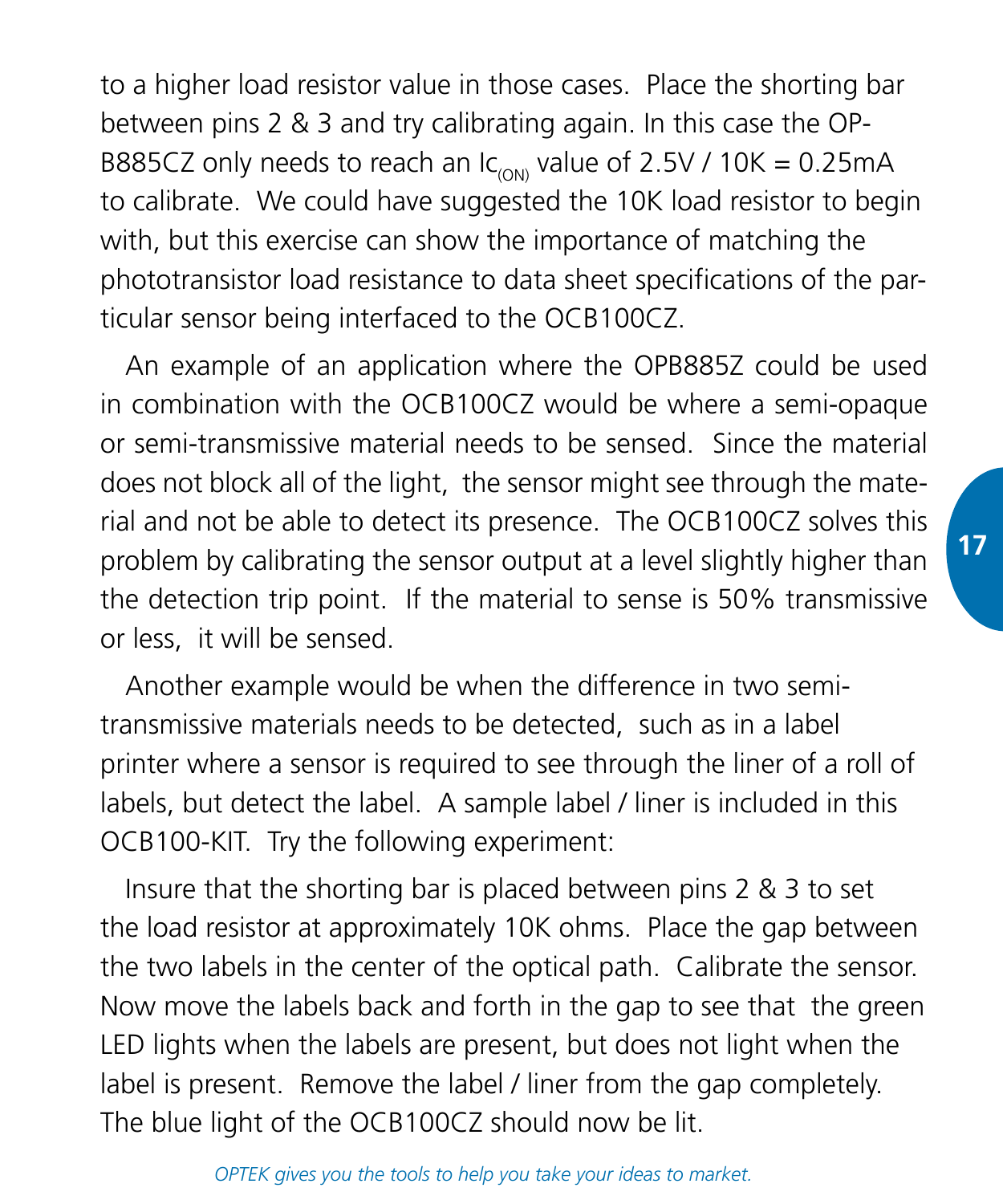

**18**

#### OCB100-KIT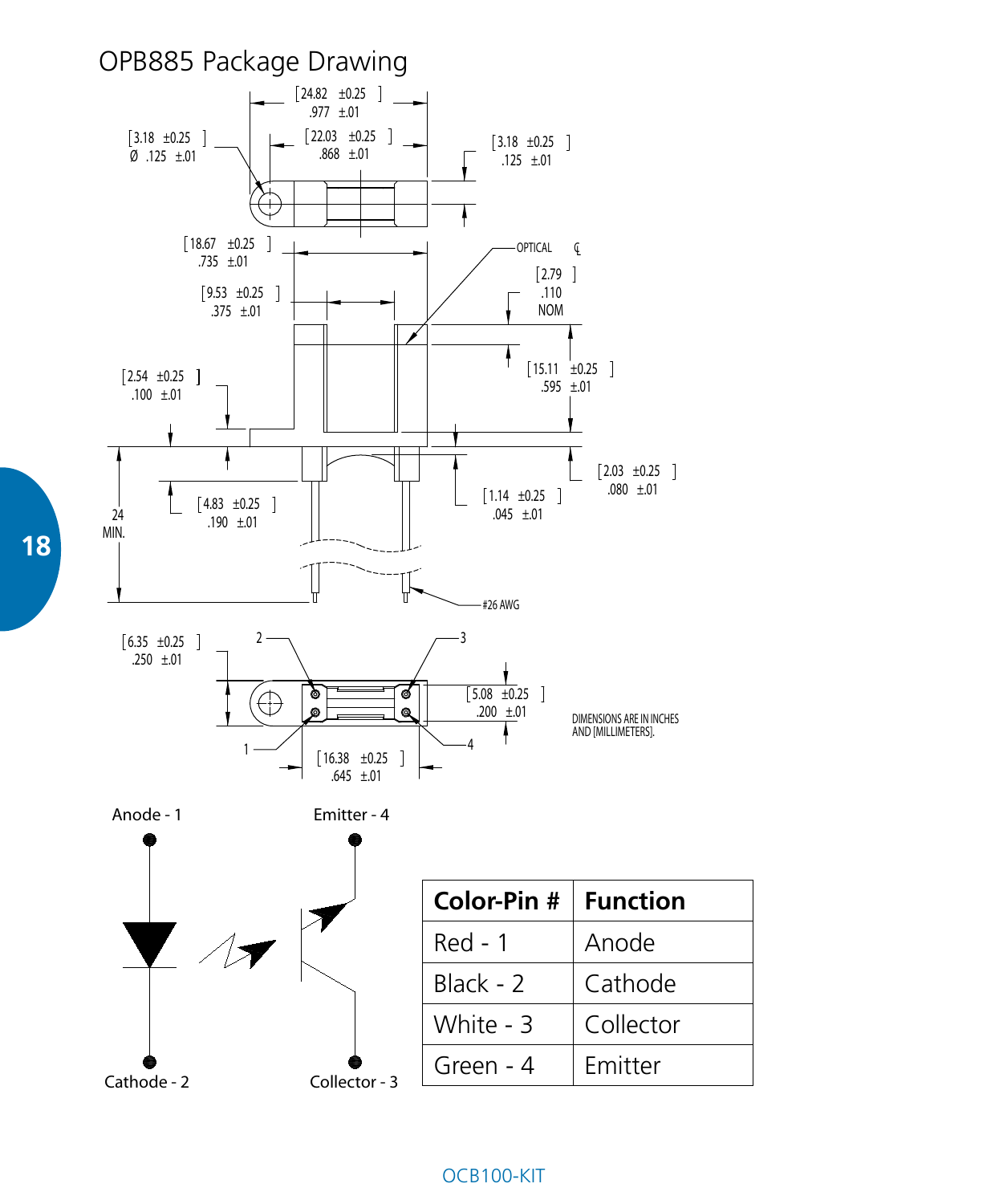# **THEORY OF OPERATION OPB350 SERIES AND OCB350 SERIES**

The OPB350 Liquid Sensor Series are designed to work with 1/16" [1.6mm], 1/8"[3.2mm], 3/16" [4.8mm], and 1/4" [6.3mm] outside diameter clear tubes. When custom output reference circuitry is added, multiple output states such as "fluid present", "no fluid present", and "no tube present " can be recognized.

Clear liquid present causes the phototransistor to sink the maximum current, while a dark liquid present causes it to sink the least current. As bubbles pass through the tube, the signal will vary between the "liquid present" and "no liquid" states. If no tube is present, the phototransistor sinks current between the dark fluid and clear fluid states. The designer must identify the typical current values for each situation and design the output reference circuitry to match.

The OPB350L Series have leads that are designed to mount directly to PCBs. The OPB350W Series with 26 AWG wires are remote mountable.

The OCB350 Series incorporate the OPB350L Series directly onto the OCB100AZ (ref page 2) calibration circuit board. This series is configured to minimize the design effort needed to use a fluid sensor by utilizing the onboard calibration circuitry. Four visible LED lights are provided on the board to indicate whether the sensor has been calibrated and what its output state is. The user will normally want to calibrate the sensor after placing empty tubing in the optical path. At the end of the calibration process, a green light will flash 3 times and then turn off to indicate that the sensor is properly calibrated. The OCB350 is now ready to be used to sense the presence of either a clear fluid (blue LED indicator), a dark fluid (green LED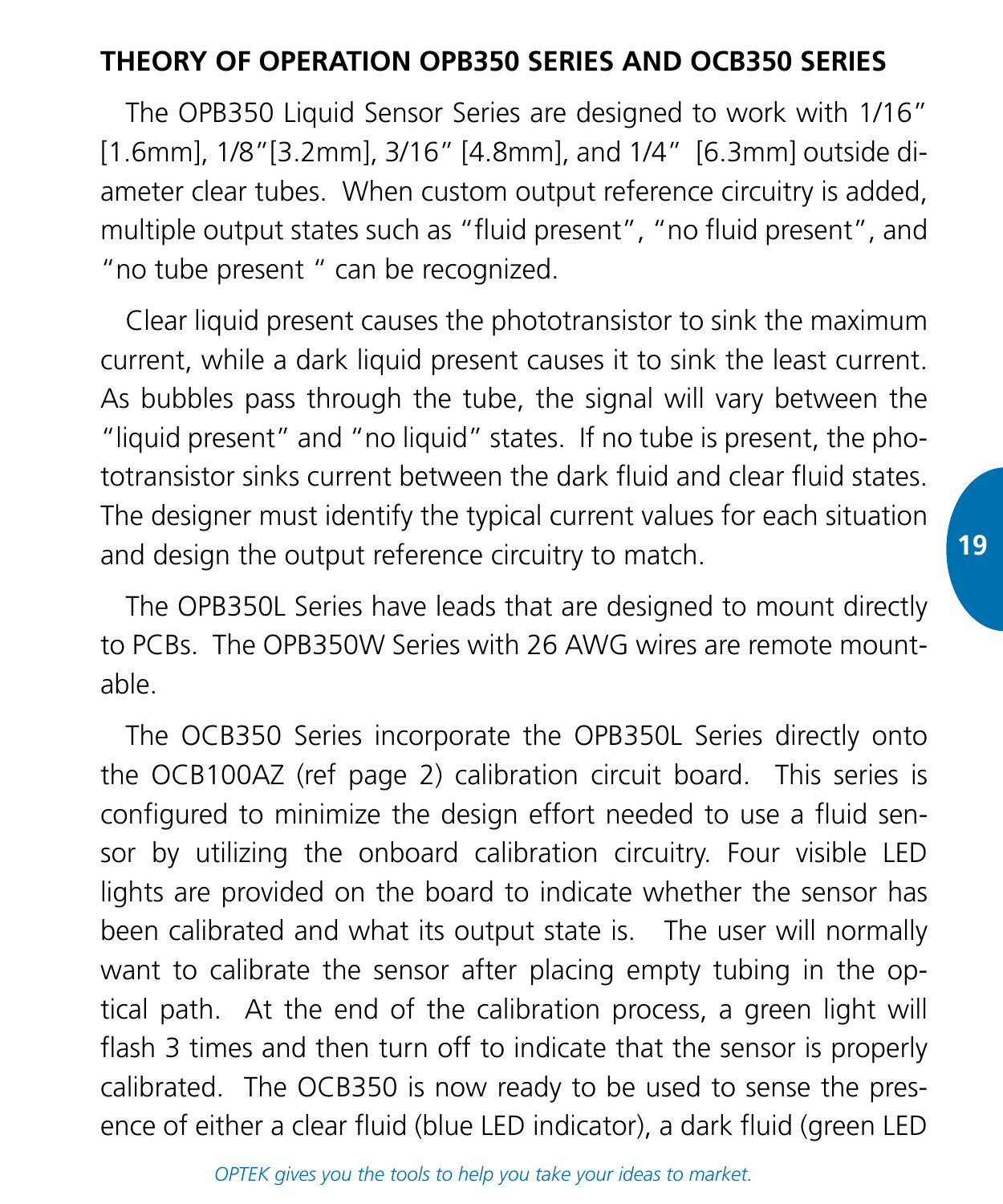indicator), or no fluid (no indicators will be lit). If the sensor is unable to calibrate, a red LED will flash multiple times and then remain lit. This is an indication that there is an insufficient infrared light reaching the phototransistor, such as when a dark object or dark fluid is in the optical path, or when the OCB100 circuit just needs higher gain.

The onboard jumper can be configured to set the gain at three different levels. See the OCB350 Series data sheet www.optekinc.com for more details.

| COMPLETE PART NUMBERS OF OPB350 AND OPB350 SERIES |                                                                                 |  |
|---------------------------------------------------|---------------------------------------------------------------------------------|--|
| OPB350                                            | PCB mount for 1/8" tubing                                                       |  |
| OPB350L062                                        | PCB mount for 1/16" tubing                                                      |  |
| OPB350W0627                                       | Wired assembly for 1/16" tubing, with mounting tabs                             |  |
| OPB350L125                                        | PCB mount for 1/8" tubing                                                       |  |
| OPB350C1257                                       | Wired assembly for 1/8" tubing, mounting tabs & Molex con-<br>nector 50-57-9404 |  |
| OPB350W125Z                                       | Wired assembly for 1/8" tubing, with mounting tabs                              |  |
| OPB350L187                                        | PCB mount for 3/16" tubing                                                      |  |
| OPB350W1877                                       | Wired assembly for 3/16" tubing, with mounting tabs                             |  |
| OPB3501250                                        | PCB mount for 1/4" tubing                                                       |  |
| OPB350W2507                                       | Wired assembly for 1/4" tubing, with mounting tabs                              |  |
| OCB35010627                                       | OPB350L0627 mounted on OCB100A7 calibration circuit board                       |  |
| OCB350L125Z                                       | OPB350L125Z mounted on OCB100AZ calibration circuit board                       |  |
| OCB350L187Z                                       | OPB350L187Z mounted on OCB100AZ calibration circuit board                       |  |
| OCB350L250Z                                       | OPB350L250Z mounted on OCB100AZ calibration circuit board                       |  |

#### COMPLETE PART NUMBERS OF OPB350 AND OPB350 SERIES

#### OCB100-KIT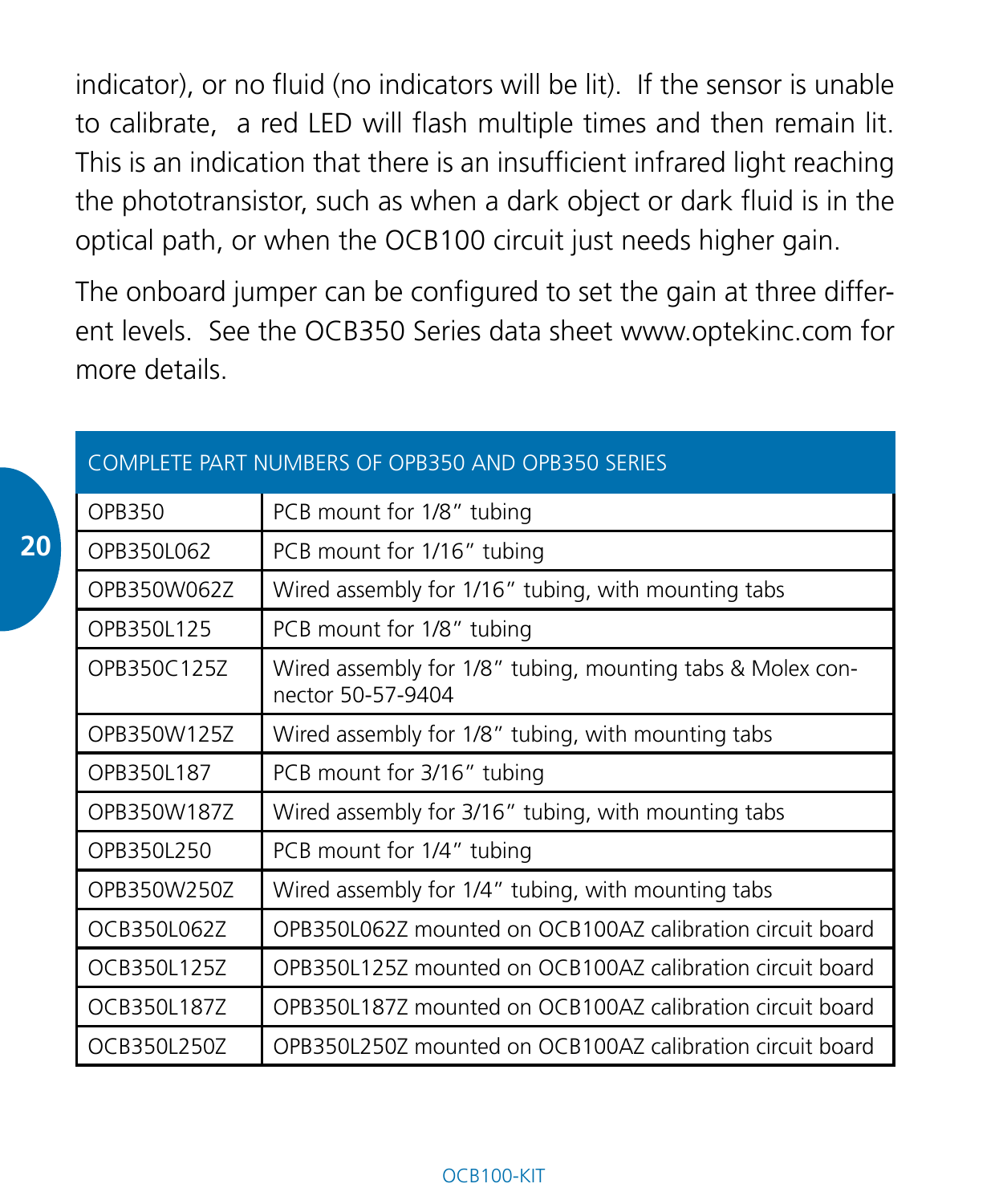# **USING THE OPB350C125Z WITH THE OCB100CZ**

*Note: The above discussion of the OCB350 series also applies to using the wired OPB350W series and the OPB350C125Z with the OCB100Z.*

Connect the OCB100CZ to a power source as described on page 7 "Powering up the OCB100CZ".

Plug the OPB350C125Z connector into the 4 pin Molex mating connector on the OCB100CZ , and then apply power to the circuit. Adjust the phototransistor emitter load resistor to equal approximately 2.5Kohm (RL  $\approx$  2.5K) by placing the shorting bar on the board betweens pins 1 & 2 (see table on pg. 9) of the header. Calibrate the sensor by momentarily grounding pin 4 of connector J1 by touching the green wire of the mating connector to the black wire (ground) of the mating connector.

A short length of 1/8" clear tubing is included in the OCB100-KIT. Try the following experiment. Snap the tubing into place in the optical path of the OPB350C125Z. Calibrate the sensor. Insert water into the tubing sample. The blue light on the OCB100CZ should light when water is present in the optical path, and no LED should be lit when water is not present.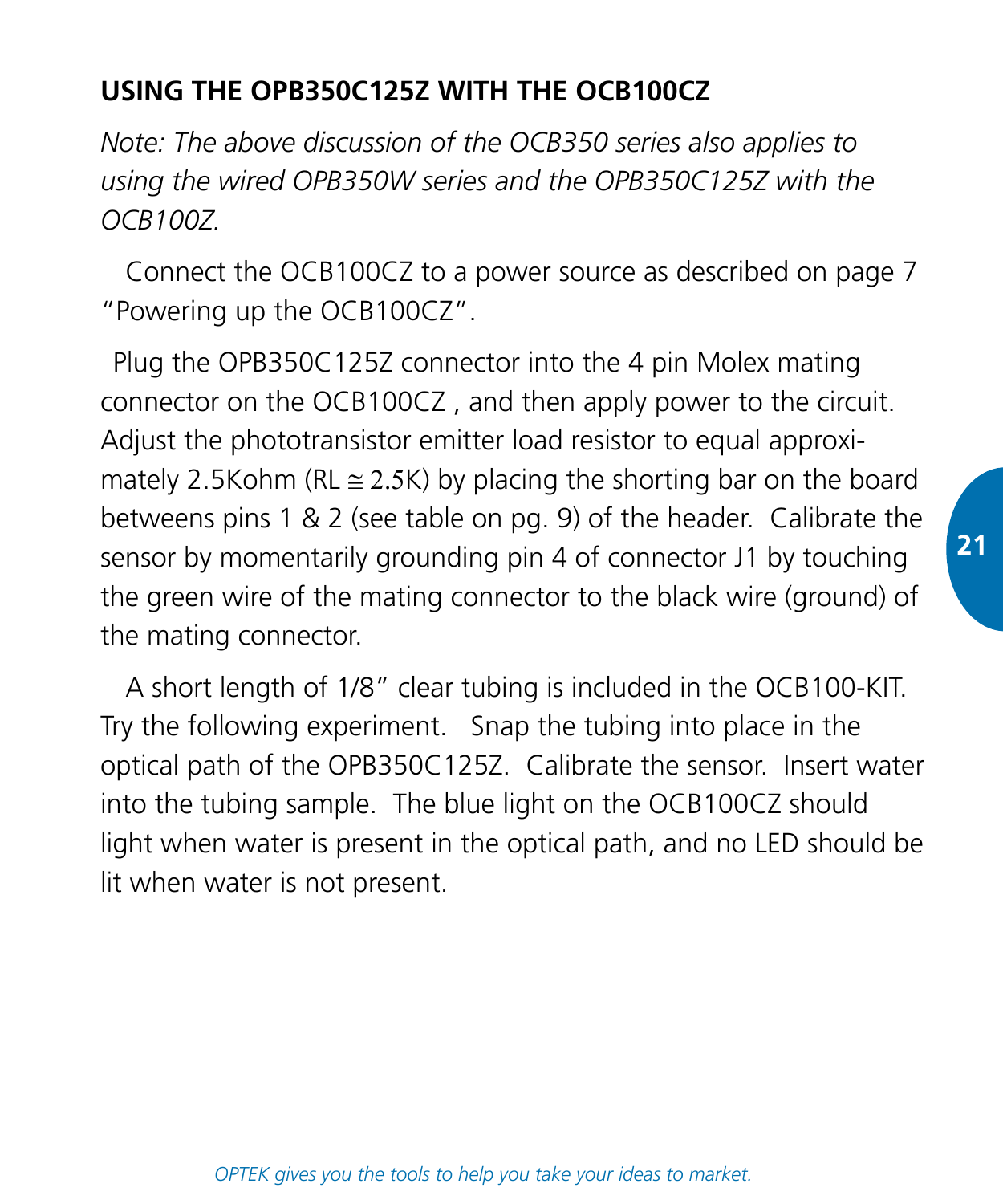### OPB350 Package Drawing

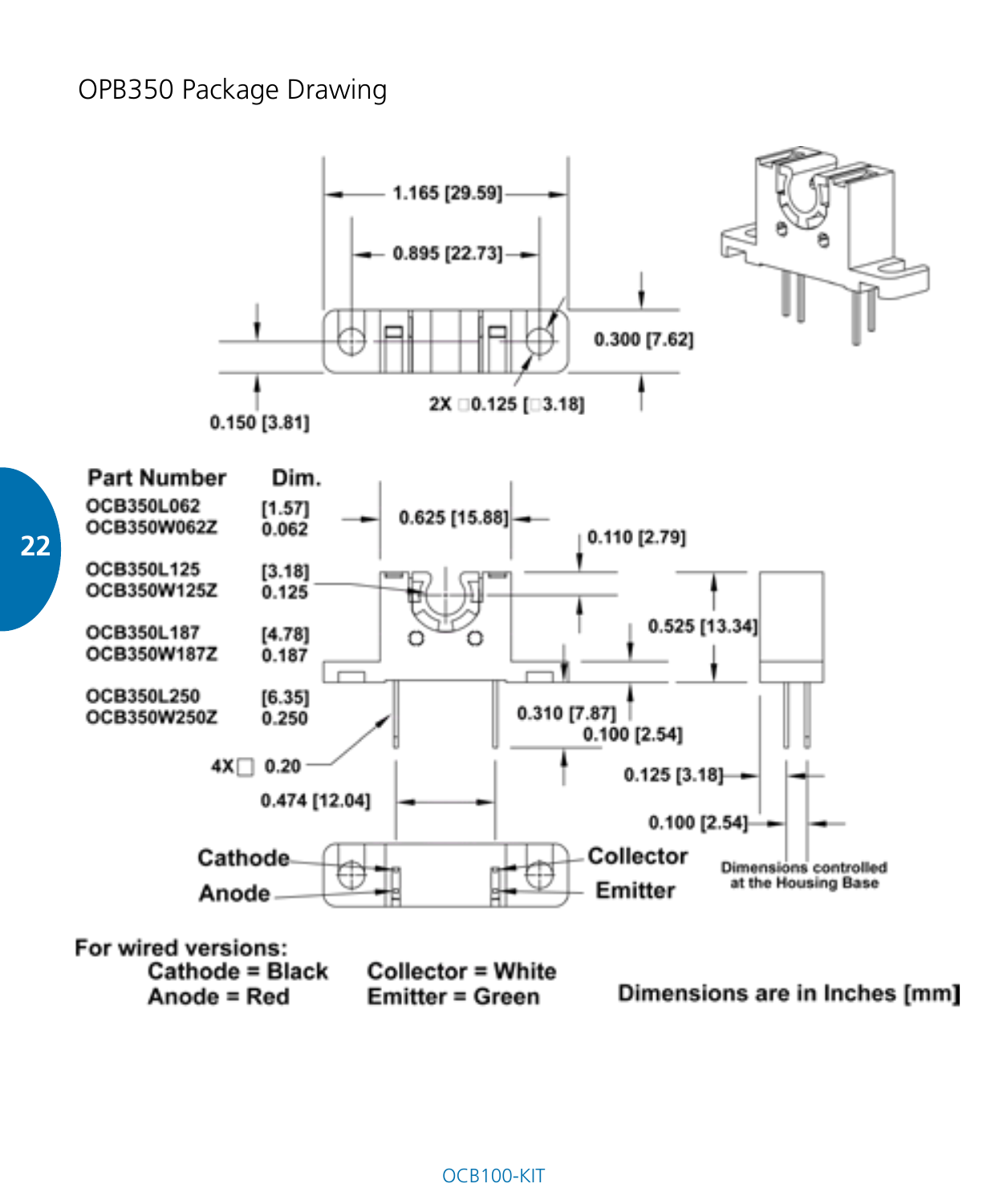For any additional information or questions please feel free to contact us via our applications hotline at 972.323.2488